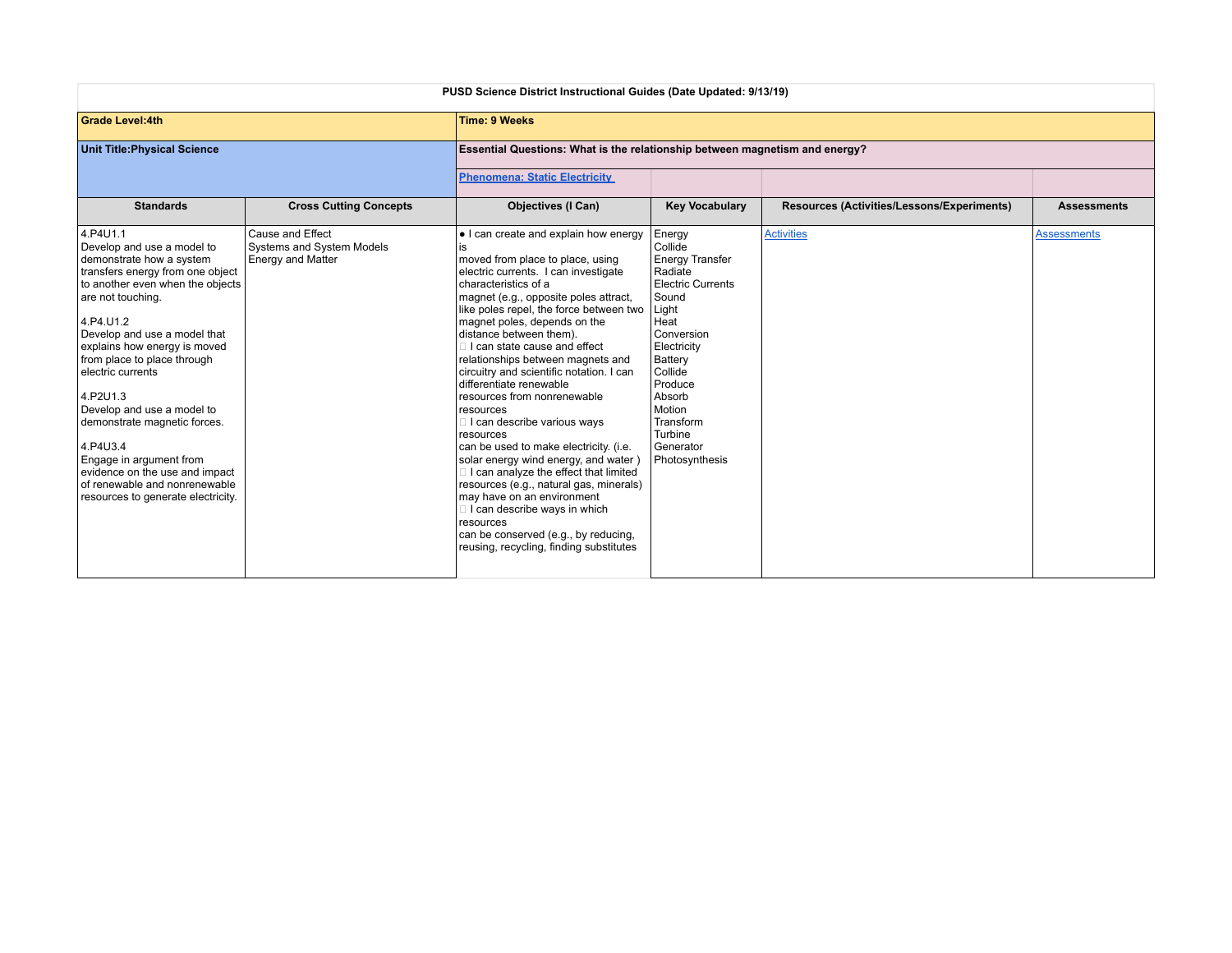| <b>PUSD Science District Instructional Guides (Date Updated: 9/13/19)</b>                                                                        |                                                                                                               |                                                                                                                                                                                                                                                                                                                                                                                                                                                                                                                                               |                                                                                                                                                                                                         |                                            |                    |  |
|--------------------------------------------------------------------------------------------------------------------------------------------------|---------------------------------------------------------------------------------------------------------------|-----------------------------------------------------------------------------------------------------------------------------------------------------------------------------------------------------------------------------------------------------------------------------------------------------------------------------------------------------------------------------------------------------------------------------------------------------------------------------------------------------------------------------------------------|---------------------------------------------------------------------------------------------------------------------------------------------------------------------------------------------------------|--------------------------------------------|--------------------|--|
| <b>Grade Level:4th</b>                                                                                                                           |                                                                                                               | <b>Time: 9 Weeks</b>                                                                                                                                                                                                                                                                                                                                                                                                                                                                                                                          |                                                                                                                                                                                                         |                                            |                    |  |
| <b>Unit Title: Life Science</b>                                                                                                                  |                                                                                                               | Essential Questions: How do organisms live, grow, survive, and respond to their environment and what are the effects of these<br>interactions?                                                                                                                                                                                                                                                                                                                                                                                                |                                                                                                                                                                                                         |                                            |                    |  |
|                                                                                                                                                  |                                                                                                               | Phenomena:                                                                                                                                                                                                                                                                                                                                                                                                                                                                                                                                    | <b>Smart Crow</b>                                                                                                                                                                                       | <b>Tree Hopper Ant</b>                     | Phenomena song     |  |
| <b>Standards</b>                                                                                                                                 | <b>Cross Cutting Concepts</b>                                                                                 | <b>Objectives (I Can)</b>                                                                                                                                                                                                                                                                                                                                                                                                                                                                                                                     | <b>Key Vocabulary</b>                                                                                                                                                                                   | Resources (Activities/Lessons/Experiments) | <b>Assessments</b> |  |
| 4.L4U1.11<br>Analyze and interpret<br>environmental data to<br>demonstrate that species either<br>adapt and survive or go extinct<br>lover time. | Patterns<br>Cause and Effect<br>Systems and System Models<br><b>Energy and Matter</b><br>Stability and Change | I can describe and list animal or<br>plant<br>adaptations that allow it to survive.<br>□ I can recognize the characteristics of Characteristics<br>population are inherited traits that are<br>favorable in a particular environment.<br>I can describe different types of<br>ecosystem and or biomes.<br>I can differentiate between<br>invertebrates and vertebrates.<br>I can categories vertebrates like<br>amphibians, reptiles, birds, mammals,<br>etc.<br>I can categories invertebrates like<br>insects, arachnids, crustaceans, etc. | Temperatute<br>Resources<br>Organisms<br>Physical<br>Characteristics<br>Behavioral<br>Characteristics<br>Evidence<br>Survive<br>Reproduce<br>Fossils<br>Habitat<br>Environment<br>Beneficial<br>Harmful | <b>Activities</b>                          | <b>Assessments</b> |  |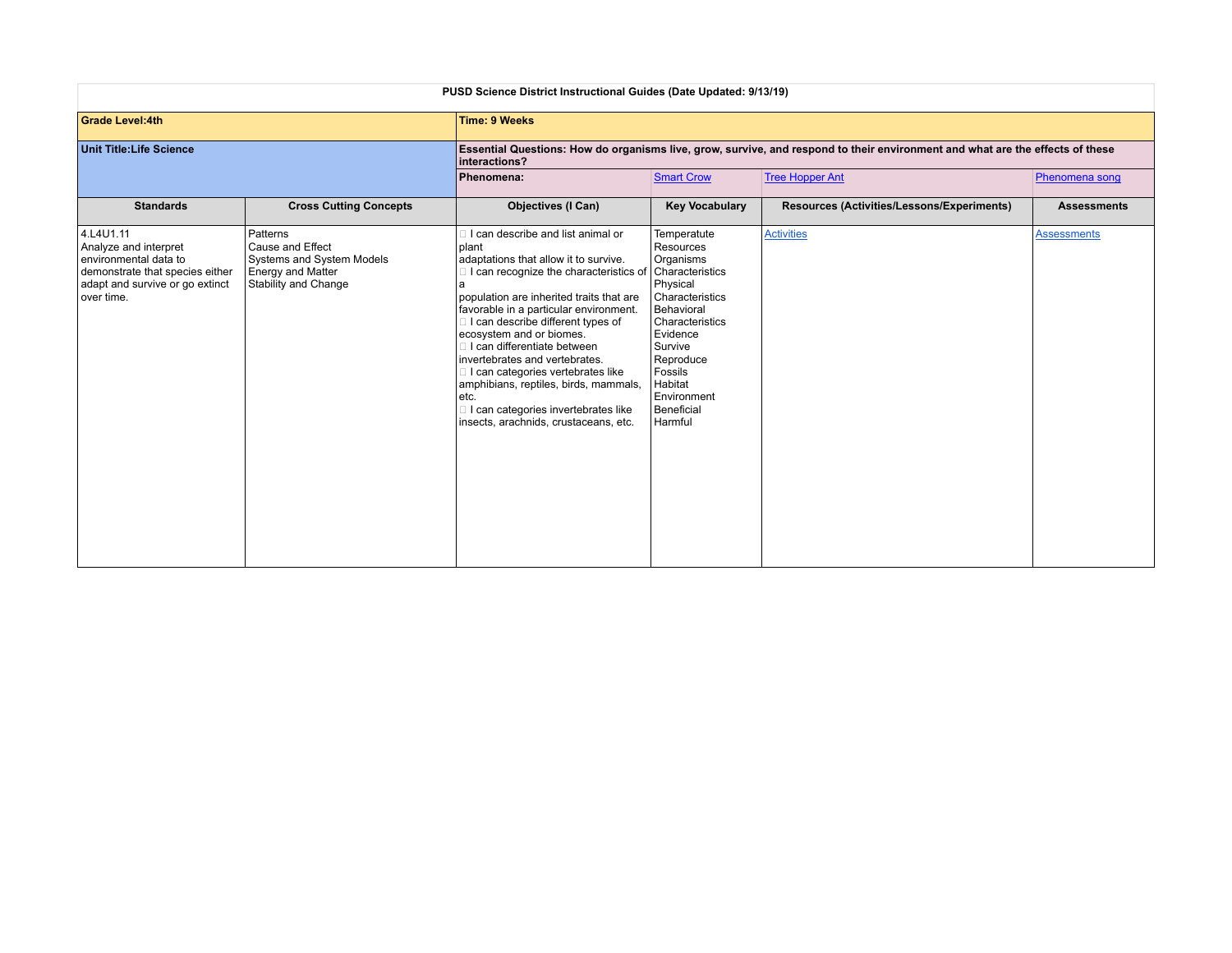| U1: Scientists explain            |  |  |  |
|-----------------------------------|--|--|--|
| phenomena using                   |  |  |  |
| evidence obtained from            |  |  |  |
| observations and                  |  |  |  |
| or scientific investigations.     |  |  |  |
| Evidence may                      |  |  |  |
| lead to developing models and or  |  |  |  |
| theories to make sense of         |  |  |  |
| phenomena.                        |  |  |  |
| As new evidence is discovered,    |  |  |  |
| models                            |  |  |  |
| and theories can be revised.      |  |  |  |
| U2: The knowledge produced by     |  |  |  |
| science is                        |  |  |  |
| used in engineering and           |  |  |  |
| technologies to                   |  |  |  |
|                                   |  |  |  |
| solve problems and/or create      |  |  |  |
| products.                         |  |  |  |
| U3: Applications of science often |  |  |  |
| have both                         |  |  |  |
| positive and negative ethical,    |  |  |  |
| social,                           |  |  |  |
| economic, and/or political        |  |  |  |
| implications                      |  |  |  |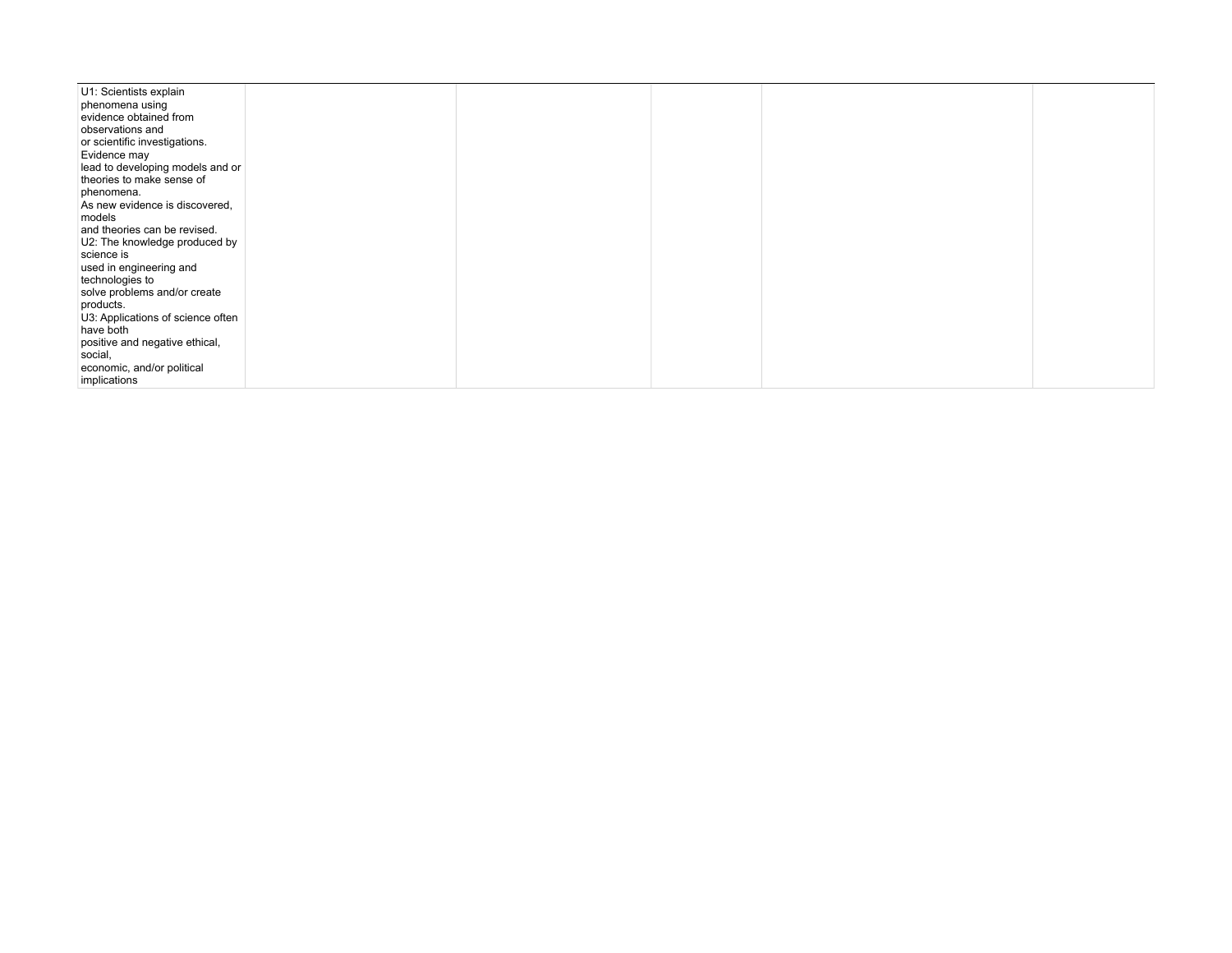| PUSD Science District Instructional Guides (Date Updated: 9/13/19)                                                                                                                                                                                                                                                                                                                                                                                                                                                                                                                                                                                                                                                                                                                                                    |                                                                                                   |                                                                                                                                                                                                                                                                                                                                                                                                                                                                                                                                                                                                                                                                                                                                                                                                                                                                                                                                                                                                                                                                                                                                                                                     |                                                                                                                                                                                                                                                                                                                                          |                                            |                    |  |
|-----------------------------------------------------------------------------------------------------------------------------------------------------------------------------------------------------------------------------------------------------------------------------------------------------------------------------------------------------------------------------------------------------------------------------------------------------------------------------------------------------------------------------------------------------------------------------------------------------------------------------------------------------------------------------------------------------------------------------------------------------------------------------------------------------------------------|---------------------------------------------------------------------------------------------------|-------------------------------------------------------------------------------------------------------------------------------------------------------------------------------------------------------------------------------------------------------------------------------------------------------------------------------------------------------------------------------------------------------------------------------------------------------------------------------------------------------------------------------------------------------------------------------------------------------------------------------------------------------------------------------------------------------------------------------------------------------------------------------------------------------------------------------------------------------------------------------------------------------------------------------------------------------------------------------------------------------------------------------------------------------------------------------------------------------------------------------------------------------------------------------------|------------------------------------------------------------------------------------------------------------------------------------------------------------------------------------------------------------------------------------------------------------------------------------------------------------------------------------------|--------------------------------------------|--------------------|--|
| <b>Grade Level:4th</b>                                                                                                                                                                                                                                                                                                                                                                                                                                                                                                                                                                                                                                                                                                                                                                                                |                                                                                                   | Time: 9 Weeks                                                                                                                                                                                                                                                                                                                                                                                                                                                                                                                                                                                                                                                                                                                                                                                                                                                                                                                                                                                                                                                                                                                                                                       |                                                                                                                                                                                                                                                                                                                                          |                                            |                    |  |
| Unit Title: Earth and Space                                                                                                                                                                                                                                                                                                                                                                                                                                                                                                                                                                                                                                                                                                                                                                                           |                                                                                                   | Essential Questions: How does the surface of our Earth change?                                                                                                                                                                                                                                                                                                                                                                                                                                                                                                                                                                                                                                                                                                                                                                                                                                                                                                                                                                                                                                                                                                                      |                                                                                                                                                                                                                                                                                                                                          |                                            |                    |  |
|                                                                                                                                                                                                                                                                                                                                                                                                                                                                                                                                                                                                                                                                                                                                                                                                                       |                                                                                                   | <b>Phenomena: Columnar Basalt</b>                                                                                                                                                                                                                                                                                                                                                                                                                                                                                                                                                                                                                                                                                                                                                                                                                                                                                                                                                                                                                                                                                                                                                   |                                                                                                                                                                                                                                                                                                                                          |                                            |                    |  |
| <b>Standards</b>                                                                                                                                                                                                                                                                                                                                                                                                                                                                                                                                                                                                                                                                                                                                                                                                      | <b>Cross Cutting Concepts</b>                                                                     | <b>Objectives (I Can)</b>                                                                                                                                                                                                                                                                                                                                                                                                                                                                                                                                                                                                                                                                                                                                                                                                                                                                                                                                                                                                                                                                                                                                                           | <b>Key Vocabulary</b>                                                                                                                                                                                                                                                                                                                    | Resources (Activities/Lessons/Experiments) | <b>Assessments</b> |  |
| 4.E1U1.5<br>Use models to explain seismic<br>waves and their effect on the<br>Earth<br>4.E1U1.6<br>Plan and carry out an<br>investigation to explore and<br>explain<br>the interactions between Earth's<br>major systems and the<br>impact on Earth's surface<br>materials and processes<br>4.E1U1.7<br>Develop and/or revise a model<br>using various rock types,<br>fossil location, and landforms to<br>show evidence that Earth's<br>surface has changed over time<br>4.E1U1.8<br>Collect, analyze, and interpret<br>data to explain weather<br>and climate patterns.<br>4.E1U3.9<br>Construct and support an<br>evidence-based argument<br>about the availability of water and<br>its impact on life.<br>4.E1U2.10<br>Define problem(s) and design<br>solution(s) to minimize the<br>effects of natural hazards. | Cause and Effect<br>Systems and System Models<br><b>Energy and Matter</b><br>Stability and Change | I can explain what causes<br>weathering.<br>I can explain the earth's processes<br>that<br>cause erosion.<br>I can describe how currents and<br>wind<br>cause erosion and land changes.<br>I can describe the role that water<br>places in the following process that<br>alter the Earth's surface features:<br>erosions, deposition, and weathering.<br>I can identify what a geosphere is and<br>the components include solid and<br>molten rock, soil, and sediments.<br>I can identify what a hydrosphere is<br>and the components include water<br>and ice.<br>I can identify what an atmosphere is<br>and the component is air.<br>I can a biosphere and the<br>components<br>include living things (animals, humans,<br>plants)<br>I can identify the 6 biomes taiga,<br>tundra, desert, deciduous forest,<br>tropical forest and grassland and the<br>Earth's major system included in each.<br>I can identify my impact on each of<br>the<br>major systems while structured within<br>a selected biome.<br>I can identify the structure of a plant<br>(e.g., roots, stems, leaves flowers)<br>I can compare plants and animal<br>structures for their different functions. | wavelength<br>earthquake<br>seismic<br>amplitude<br>Earth's crust<br>qeosphere<br>atmosphere<br>hydrosphere<br>biosphere<br>ocean<br>landforms<br>weather<br>climate<br>erosion<br>sediment<br>rock formations<br>fossils<br>weathering<br>depositionsolid rock<br>molton rock<br>soil<br>taiga<br>Itundra<br>desert<br>deciduous forest | <b>Activities</b>                          | <b>Assessments</b> |  |
|                                                                                                                                                                                                                                                                                                                                                                                                                                                                                                                                                                                                                                                                                                                                                                                                                       |                                                                                                   |                                                                                                                                                                                                                                                                                                                                                                                                                                                                                                                                                                                                                                                                                                                                                                                                                                                                                                                                                                                                                                                                                                                                                                                     |                                                                                                                                                                                                                                                                                                                                          |                                            |                    |  |